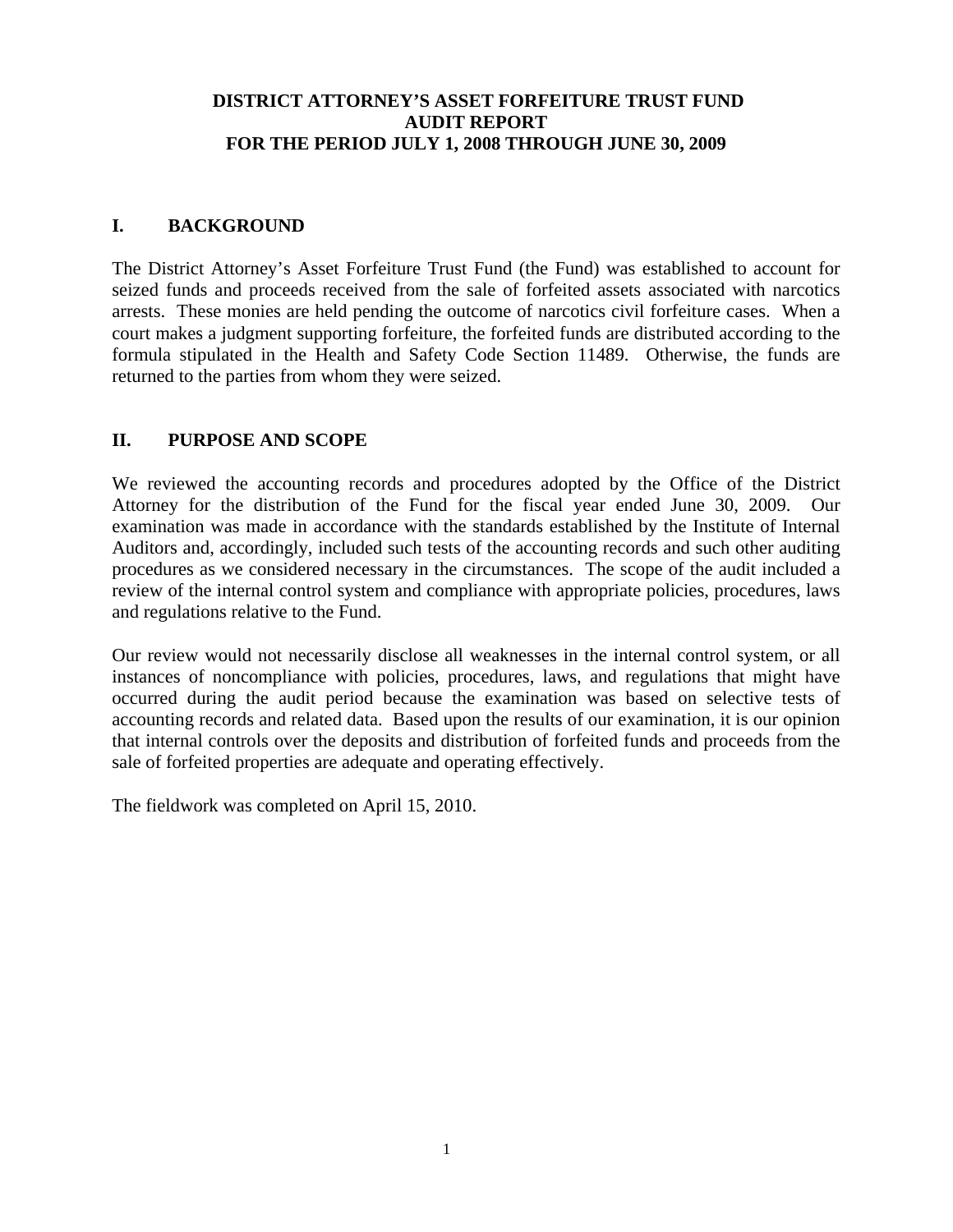## **DISTRICT ATTORNEY'S ASSET FORFEITURE TRUST FUND AUDIT REPORT FOR THE PERIOD JULY 1, 2008 THROUGH JUNE 30, 2009**

## **III. CURRENT AUDIT COMMENTS**

#### **A. Asset Forfeiture Trust Fund**

The Fund's balance as of June 30, 2009 was computed as follows:

| Holding Account Balance, July 1, 2008              | $\mathbb{S}$ | 838,151   |
|----------------------------------------------------|--------------|-----------|
| Add: Excess Receipts Over Disbursements            |              | 82,281    |
| Holding Account Balance, June 30, 2009             |              | 920,432   |
|                                                    |              |           |
| Narcotics Trust Sub-Account Balance, July 1, 2008  |              | 981,455   |
| Add: Net Revenues Received During Fiscal Year      |              | 24,305    |
| Narcotics Trust Sub-Account Balance, June 30, 2009 |              | 1,005,760 |
| Total Fund Balance, June 30, 2009                  |              | 1,926,192 |

We noted that the fund balance per the District Attorney's subsidiary accounting records as of June 30, 2009 agreed to the County's general ledger system. Monthly reconciliations were also performed on a regular basis during the audit period.

#### **B. Narcotics Trust Sub-Account**

The Narcotics Trust Sub-Account was established to segregate the District Attorney's portion of forfeited funds from the funds held for pending cases. We reviewed the activities of the sub-account and noted that transactions were properly recorded, supported and authorized. Our review disclosed that the District Attorney's portion of forfeited funds was correct and computed as follows:

| Narcotics Trust Sub-Account Balance, July 1, 2008  | 981,455   |
|----------------------------------------------------|-----------|
| Add: Net Revenues Received During Fiscal Year      | 24,305    |
|                                                    |           |
| Narcotics Trust Sub-Account Balance, June 30, 2009 | 1,005,760 |

We noted that the Narcotics Trust Sub-Account balance per the District Attorney's subsidiary accounting records as of June 30, 2009 was in agreement with the County's general ledger system. Monthly reconciliations were performed on a regular basis during the audit period.